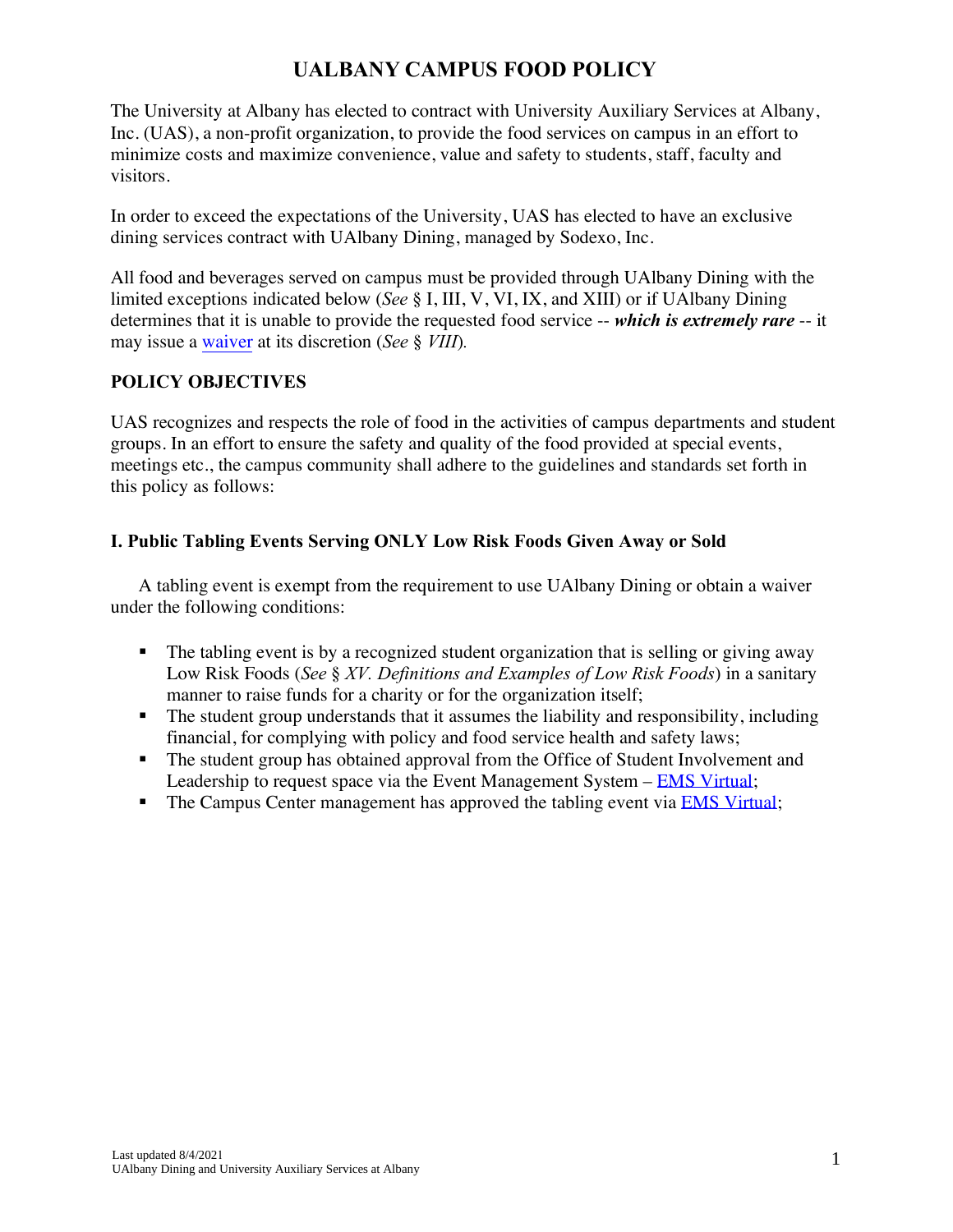- The foods/beverages are purchased from UAlbany Dining whenever possible, but may be obtained from an outside vendor or prepared at home provided Low Risk Foods are served and discarded within two (2) hours.
- If the food is prepared at home, a sign is clearly posted stating:

# NOTICE

#### THIS FOOD HAS BEEN **HOME PREPARED AND HAS NOT BEEN INSPECTED.**

■ The tabling event serving Low Risk Foods takes all precautions that food products are reasonably protected from unnecessary handling or airborne contamination by using gloves, tongs, covers etc. (See the [NYS Department of Health](http://www.health.ny.gov/environmental/indoors/food_safety/guidance.htm) website or contact [UAlbany Dining](mailto:dining@albany.edu) for more information on how to handle Low Risk Foods in a sanitary manner).

## **II. Public Events**

Public events are:

- o Campus-wide events: Events that are open to the entire campus community and/or the public (e.g., graduation, homecoming, athletic games, exhibitions and concerts).
- o Recognized student group events: Events sponsored by recognized student organizations/groups and that are open to the campus community and/or public such as fashion shows, meetings, cultural events, galas and parties.
- Foods and beverages served at public events must be purchased from UAlbany Dining (A
- No food prepared or stored at home is permitted;
- The University's Alcohol Policy must be followed if bar service is desired.

## **III. Private Events or Meetings Serving ONLY Low Risk Foods Given Away**

In a university setting such as UAlbany, almost all events are considered public. However, all of the following criteria must be met to qualify an event as 'private':

- $\checkmark$  Indoor gatherings of 20 people or less;
- $\checkmark$  Not open to or advertised to the general public;
- $\checkmark$  Not charging admission;
- $\checkmark$  Serving only Low Risk Foods in a sanitary manner and eaten or discarded within two (2) hours;
- $\checkmark$  Food/beverages are given away, not sold.

If an event qualifies as private, please note the following:

- The organizing group assumes liability in regards to the safety and wholesomeness of the food items provided and responsibility, including financial, for complying with policy and food service health and safety laws;
- Foods/beverages should be purchased from UAlbany Dining whenever possible but may be obtain from an outside vendor or prepared at home provided Low Risk Foods are served and discarded within two  $(2)$  hours;
- $\blacksquare$  If the Low Risk Food(s) is prepared at home, a sign must be clearly posted stating:

## **NOTICE THIS FOOD HAS BEEN HOME PREPARED AND HAS NOT BEEN INSPECTED.**

The event sponsors serving Low Risk Foods takes all precautions that food products are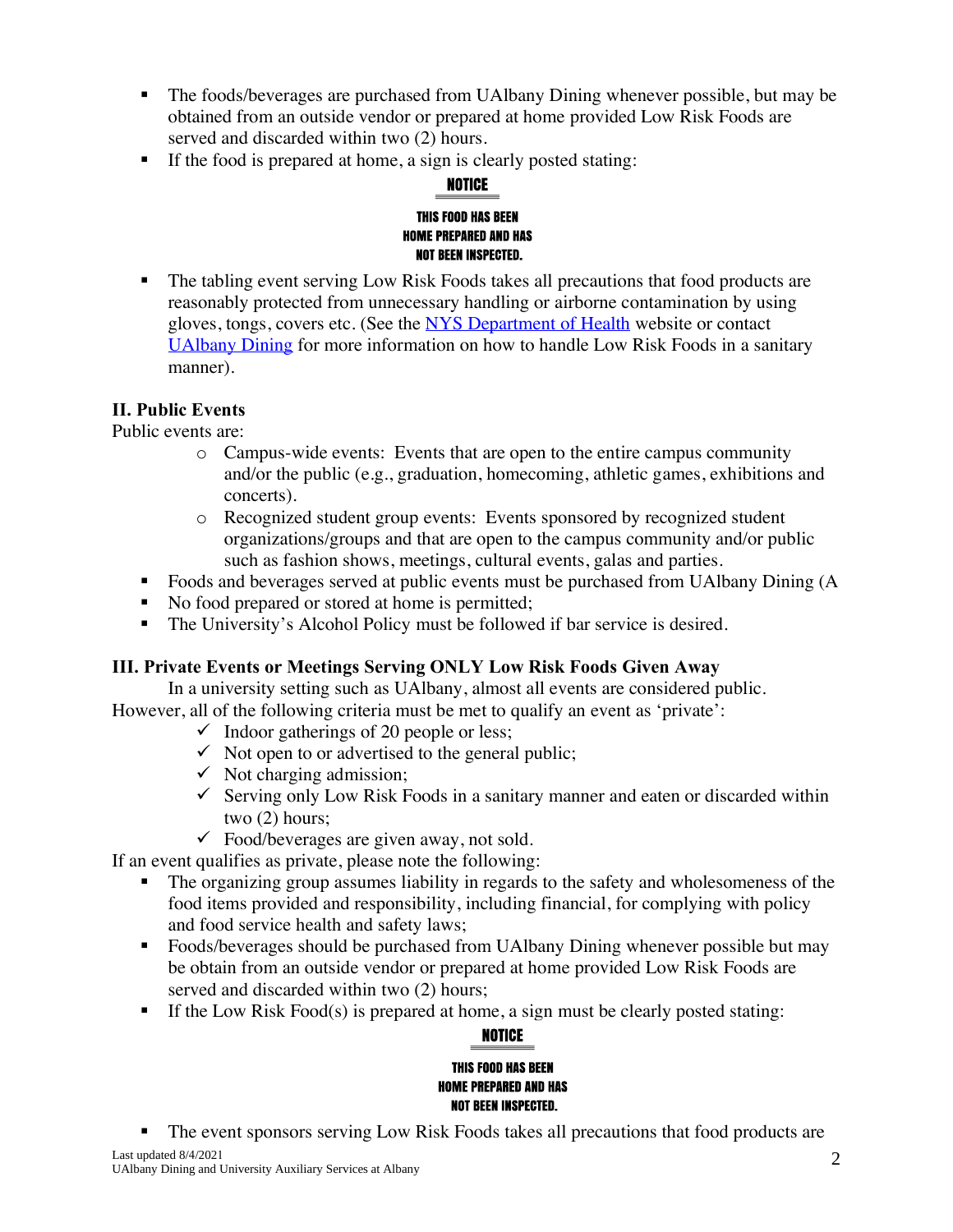reasonably protected from unnecessary handling or airborne contamination by using gloves, tongs, covers etc.

## **IV. Cultural and Unique Food Events**

The UAlbany Dining's *Cultural Dining Program* is a program that was instituted to help meet the cultural needs of the diverse student population on campus while also providing a fun and educational culinary experience. These are events in which recognized student organizations have UAlbany Dining's approval to prepare unique and/or cultural food in a campus dining facility under the direct supervision of a UAlbany Dining manager and/or chef.

For recognized student organizations hosting a cultural or unique event/gala and wanting to participate in the UAlbany Cultural Dining Program, the following must be adhered to:

- Fifteen (15) business days advanced notice of event is required. Contact [UAlbany Dining](mailto:diining@albany.edu) to get approval and review menu and recipes;
- Students should follow all instructions given by the UAlbany Dining staff including appropriate dress and sanitation practices as required by the New York Food Code prior to and during the food preparation and cleanup;
- A "Waiver of Liability" form must be signed by all students who assist in the preparation of the food in UAlbany facilities. UAlbany Dining will provide this form;
- The UAlbany Dining staff will determine the number of students needed for food preparation. If the recommended number of students is not available for food preparation, the event may be cancelled or additional fees incurred;
- Students must stay until the UAlbany Dining staff approves the work is complete;
- All food storage, preparation and service will be under the direct supervision of the UAlbany Dining staff;
- All costs associated with the event are the responsibility of the recognized student organization; this may include menu ingredients, use of kitchen and serving equipment, professional staff time and any other requirements deemed necessary by UAlbany Dining staff; and
- Future permission to engage in this type of activity is contingent upon compliance with these terms and conditions.

## **V. Social Gatherings Held in Residential Life Facilities**

Social gatherings in residential life locations are exempt from the requirement to use UAlbany Dining or obtain a waiver under the following conditions:

- Gatherings of 20 people or less;
- Only open to students/staff at one specific quad/University apartment;
- Not charging admission;
- Serving only Low Risk Foods in a sanitary manner and eaten or discarded within two (2) hours;
- Food/beverages are given away, not sold;
- **EXECUTE:** Residential Life staff and/or organizing group assumes liability in regards to the safety and wholesomeness of the food items provided and responsibility, including financial, for complying with policy and food service health and safety laws;
- Food should be purchased from UAlbany Dining whenever possible, but may be purchased from an outside vendor as long as the items are Low Risk Foods;
- The Res Life staff serving Low Risk Foods takes all precautions that food products are reasonably protected from unnecessary handling or airborne contamination by using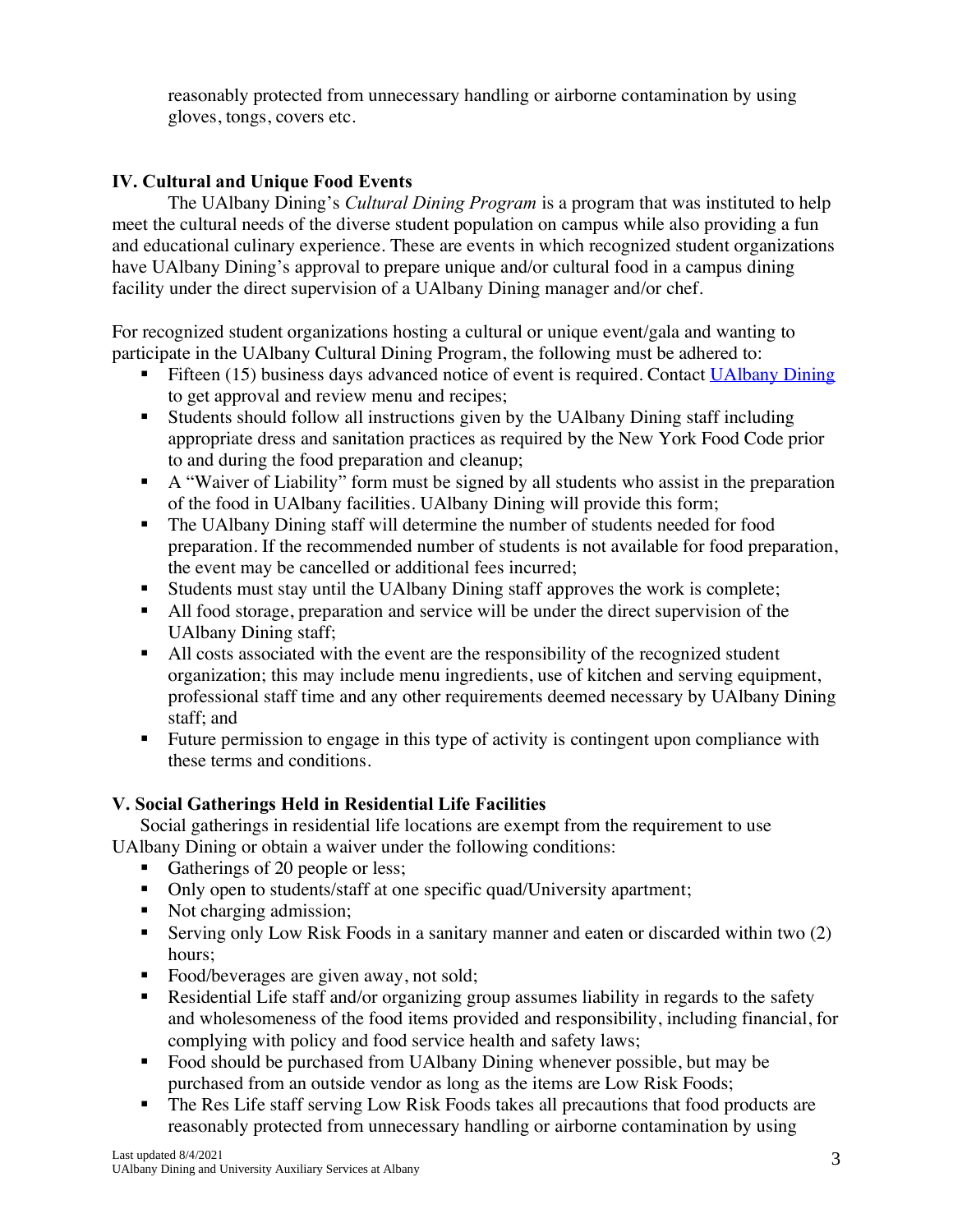gloves, tongs, covers etc.

■ If the food is prepared at home, a sign is clearly posted stating:

**NOTICE** 

#### THIS FOOD HAS BEEN **HOME PREPARED AND HAS NOT BEEN INSPECTED.**

#### **VI. Campus Employees Offering Food in Offices**

Complimentary food items may be provided by campus employees for sharing with their coworkers in their department or office with the understanding that each employee is responsible for the wholesomeness of the food items he or she provides, and takes all precautions that food products are reasonably protected from unnecessary handling or airborne contamination by using gloves, tongs, covers etc.

#### **VII. Alcohol**

UAlbany Dining holds the license to serve alcohol on campus. The [UAlbany Alcohol](https://portal.itsli.albany.edu/documents/14702/27405/EP-HP-Alcohol-Policy-2014-15.pdf)  [Policy](https://portal.itsli.albany.edu/documents/14702/27405/EP-HP-Alcohol-Policy-2014-15.pdf) regulates the serving and sale of alcoholic beverages on campus. Review the UAlbany Alcohol Policy to insure all necessary requirements are met before arranging for alcohol service on campus.

#### **VIII. Off Campus Food Vendors**

All food and beverages served on campus for events must be provided through UAlbany Dining unless UAlbany Dining determines that it is unable to provide the requested service thereby it may issue a [waiver.](https://www.ualbanydining.com/images/Request%20for%20Approval%20Form_tcm108-5736.pdf) Off-campus food vendors are generally not permitted access to University controlled space. Such restricted access includes events where payment for the catering services is to occur, as well as events where no monies will be exchanged, such as a sponsored event.

If UAlbany Dining waives its right to provide food and service for an event -- *which is extremely rare* -- the off campus food vendor must provide the following documentation (as applicable):

- **EXECUTE:** Obtain a Food Service Permit for UAlbany from the [Albany County Health Department](http://www.albanycounty.com/Government/Departments/DepartmentofHealth.aspx)
- Obtain a Certificate of Insurance, which documents the following:
	- $\circ$  Commercial auto insurance of \$1,000,000 single limit for bodily injury and property damage;
	- $\circ$  General liability per occurrence limit of \$1,000,000 per occurrence and general aggregate limit of \$2,000,000;
	- o Additional insured on a primary non-contributory basis to include University Auxiliary Services at Albany, Inc., the University at Albany, the University at Albany Foundation, Empire Commons Student Housing, Inc., the State University of New York, the Dormitory Authority of the State of New York and the State of New York;
	- o Liquor Liability Coverage (only if alcohol will be served).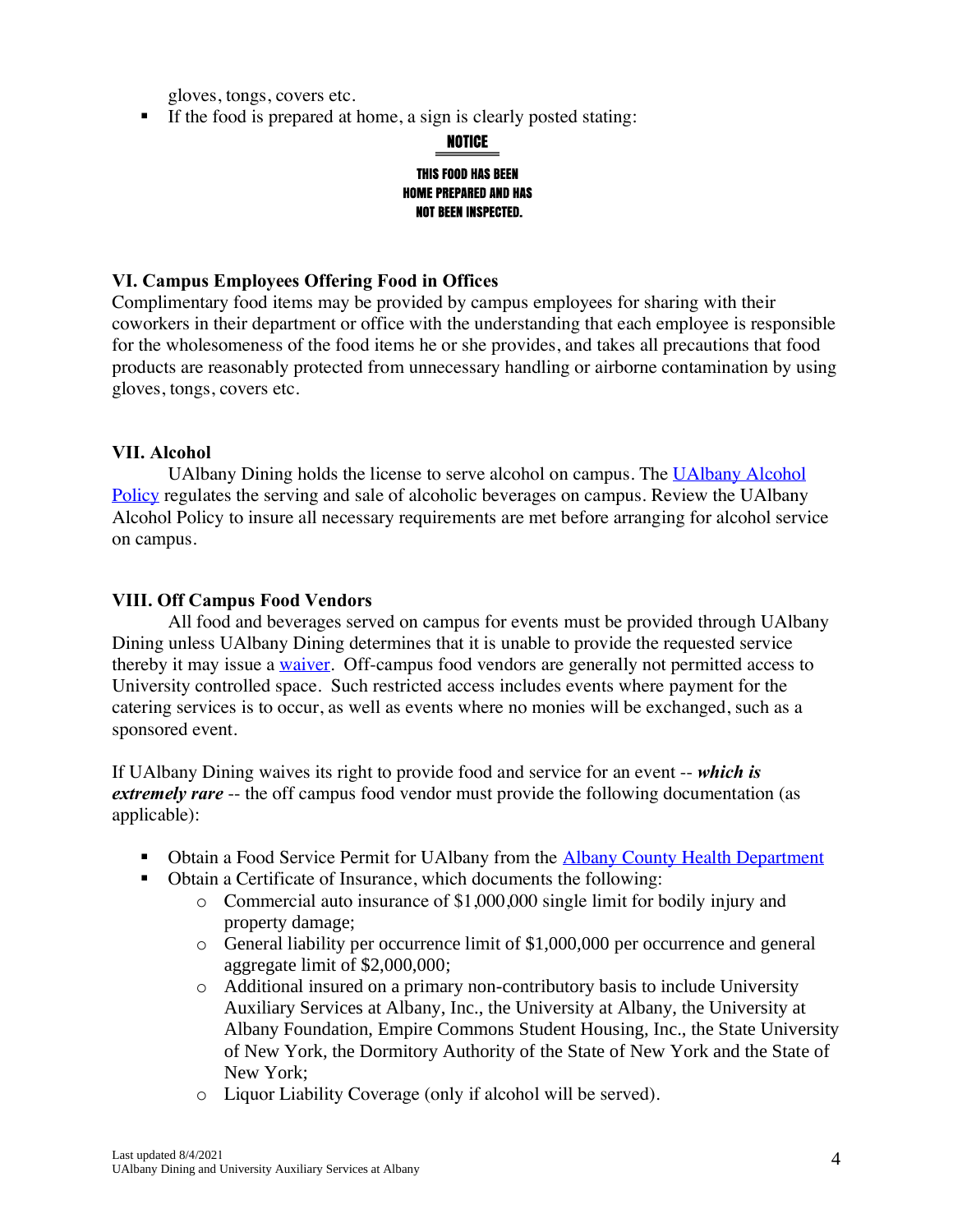- Review the [Sterno Use Policy](http://www.albany.edu/ehs/pdf/SternoPolicy2014.pdf) and then complete the [Sterno Type Cooking Fuel Use](http://www.albany.edu/ehs/pdf/QuickPermitApplicationSTERNO-typeable.pdf) [Permit](http://www.albany.edu/ehs/pdf/QuickPermitApplicationSTERNO-typeable.pdf) that must be approved by the University's [Office of Environmental Health and](http://www.albany.edu/ehs/) [Safety.](http://www.albany.edu/ehs/)
- Comply with the [UAlbany Alcohol Policy.](https://portal.itsli.albany.edu/documents/14702/27405/EP-HP-Alcohol-Policy-2014-15.pdf)

In addition, event organizers must provide the following documentation (as applicable):

- For off-campus groups only: A signed UAlbany [Revocable Permit](http://www.albany.edu/controller/revocable_permits.php) from the Division of Finance and Administration
- For groups hosting events outdoors: [Tent permit](http://www.albany.edu/facilities/documents/code/QP-Tents.pdf) from the [Office of Environmental Health and Safety](http://www.albany.edu/ehs/)
- For all groups: Documentation of support from Office of Facility Management for trash and recycle removal (518-442-3480)
- For all groups: A \$50/hour room set-up/clean-up fee if UAlbany Dining dining areas are used for the event.

The process to use an off campus vendor can take up to three months, so please plan accordingly. Submit the waiver form entitled, *[Request for Approval to Serve Food from Non-UAlbany Dining](https://ualbanydining.com/images/Request%20for%20Approval%20Form_tcm108-5736.pdf)  [Sources Form,](https://ualbanydining.com/images/Request%20for%20Approval%20Form_tcm108-5736.pdf)* to the UAlbany Dining Office Manager, CC B36, 518-442-5985 at least twenty (20) business days before your event.

## **IX. Donated Food**

If an organization wishes to use donated food that is potentially hazardous, it must submit the waiver form entitled, *[Request for Approval to Serve Food from Non-UAlbany Dining](https://ualbanydining.com/images/Request%20for%20Approval%20Form_tcm108-5736.pdf)  Sources*, to the UAlbany Dining Office Manager, CC B36, 518-442-5985 at least twenty (20) business days before an event to determine if the item(s) meets acceptable specifications. If the donated food is low risk, the waiver is not required.

Money donated to purchase food, or a discounted price for food products, is not considered a food donation.

## **X. Sale of Commercially Produced Food**

The selling of commercially produced or packaged food items on campus is not permitted without a subcontract agreement with [UAlbany Dining.](mailto:dining@albany.edu) The only exception is for fundraising tabling events by recognized student groups as indicted above (see § I.)

#### **XI. Exclusive Contract for Beverages and Snacks**

In addition to UAlbany Dining, UAS has exclusive vending contracts with Coke (beverages) and Prestige (snacks). Under these contracts, only Coke beverages and Prestige snacks products are generally authorized to be given away or sold on campus. These exclusive contracts thereby prevent samplings, promotions, and distribution of non-Coke beverages (soft drinks, sports drinks, juice or juice based products, ready to drink coffee/tea, bottled water etc.) or non-Prestige snack items (chips, breakfast bars, candy etc.). Private events and meetings are encouraged to comply with this agreement. Please contact [UAS](mailto:uas@albany.edu) for a list of products and pricing.

## **XII. Food Policy Violations**

The primary intent of this policy is to keep the campus community safe. Any violation of this policy is considered serious and will be referred to UAS for review.

## **XIII. Exceptions**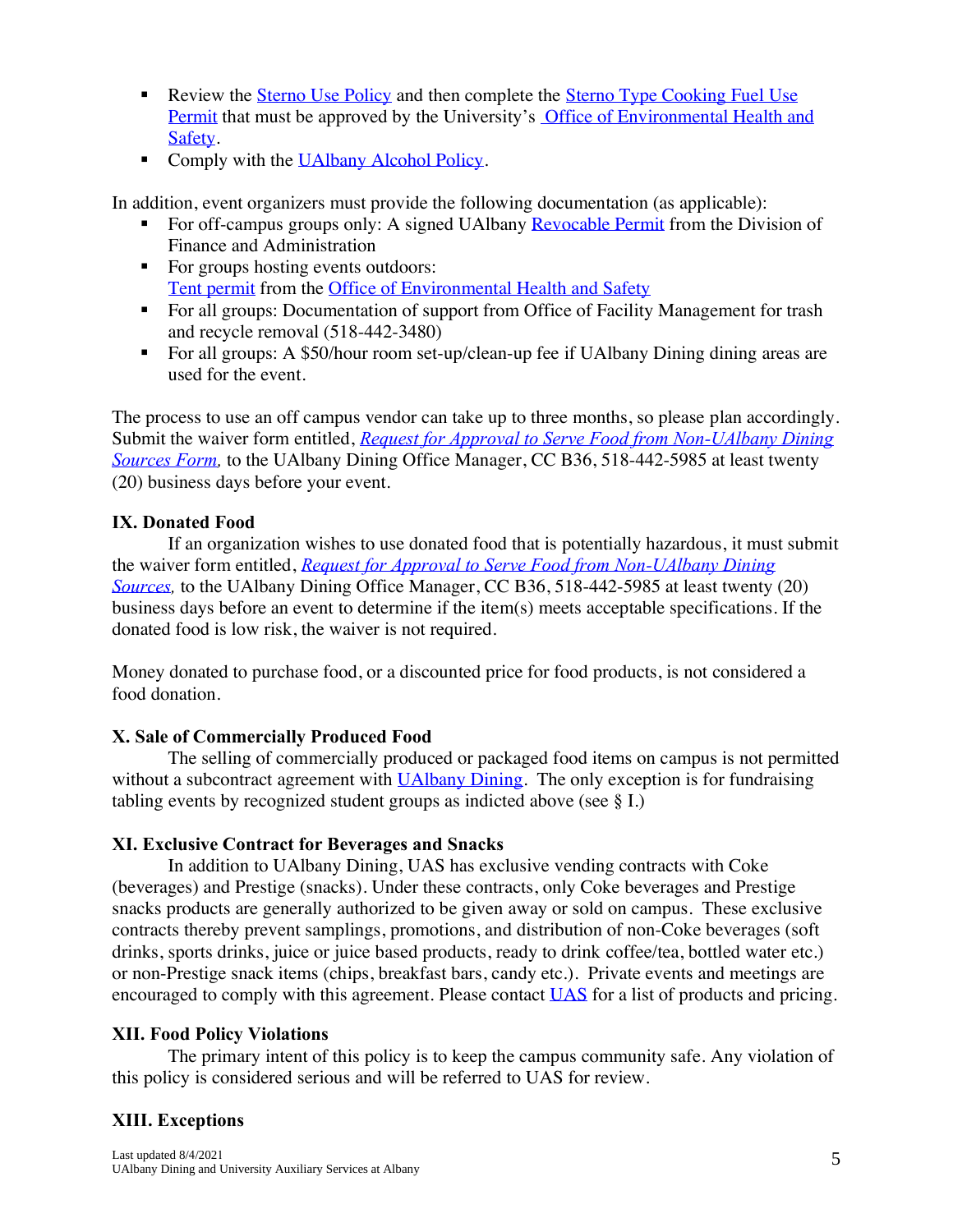This policy does not preclude food prepared off-campus to be sold to individuals, and delivered to the campus (e.g., pizza delivery services) for individual consumption, vending machines that are placed and operated under contract with UAS, and packaged food sold for individual consumption through the University Bookstore.

#### **XIV. Disclaimer**

This document is strictly a campus food policy. Please check with the various University departments to adhere to all University policies and procedures when hosting an event or meeting at UAlbany (e.g., [Office of Environmental Health and Safety,](http://www.albany.edu/ehs/) [University Police](http://police.albany.edu/)  [Department,](http://police.albany.edu/) [Office of Student Involvement,](http://www.albany.edu/involvement/eventplanning.shtml) Parking [and Mass Transit](http://www.albany.edu/pmts/parking.php) etc.).

#### **XV. Definitions and Examples**

- Low Risk Foods are defined as food and beverages that:
	- o Do not require a holding temperature of heat or refrigeration to retard spoilage within a normal serving time; and/or
	- o Are commercially packaged, preferably hermetically sealed containers and in the original container; and/or
	- o Are individually wrapped or contained; or
	- o Fruits sold in the natural form [i.e., whole] and washed before serving.

*Examples of Low Risk Foods and Beverages include:* Candy Chips **Cookies** Whole Fruit Non-Cream Filled Baked Products Popcorn Trail Mix Chocolate Peanut Butter Popsicles Cheese pizza Hard pasteurized cheese Bagels **Crackers** Vegetable Platter Canned or bottled beverages

- Potentially Hazardous Foods are defined as:
	- $\circ$  Foods that are natural or synthetic and that need to be held at 41 $\degree$ F or colder or 135°F or hotter because they are in a form capable of supporting the rapid and progressive growth of infectious or toxigenic bacteria; the growth and toxin production of *Clostridium botulinum* or the growth of *Salmonella* Enteritidis;
	- o Foods of animal origin that are raw or heat-treated.

*Examples of Potentially Hazardous Foods include:*  Deli trays Cheese or meat sandwiches Soft unpasteurized cheese